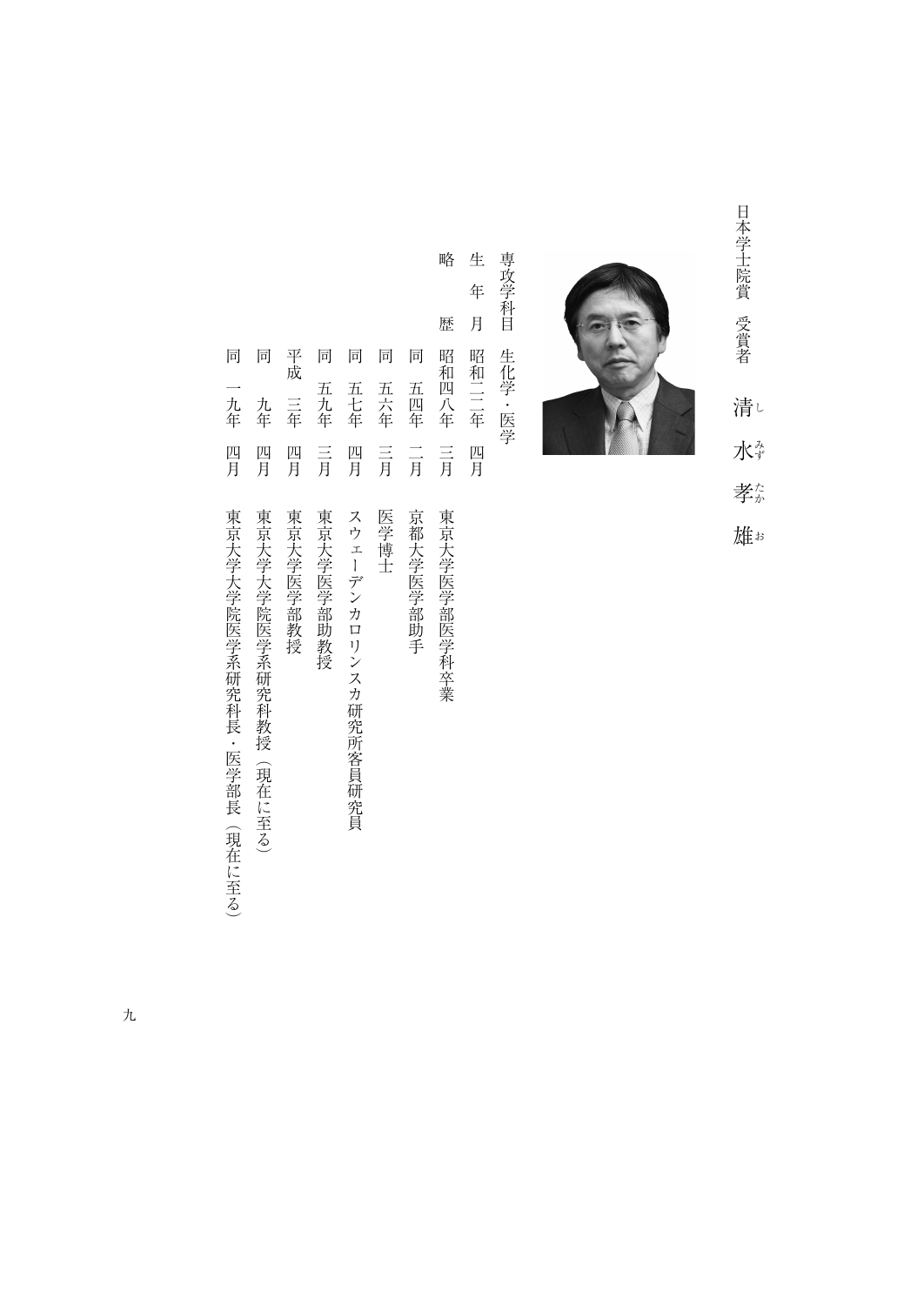| 医学博士清水孝雄氏の<br>「生理活性脂質と                                                    | トリエン A4に水分子を導入し、ロイコ<br>トリエン B4を合成するロ                                                             |
|---------------------------------------------------------------------------|--------------------------------------------------------------------------------------------------|
| 膜脂質代謝に関する研究」<br>に対する授賞                                                    | イコ<br>トリエン A4水解酵素の精製、<br>cDNA クローニングにも成功<br>L                                                    |
| 審<br>査要旨                                                                  | た。こうして白血球の遊走作用を持つロ<br>イコトリエン B4 の産生経                                                             |
|                                                                           | 路が明らかとなった後に、<br>清水氏はこの<br>ロイコトリエン B4 受容体                                                         |
|                                                                           | $\mathcal{O}$<br>・単離にも成功している。<br>また、一連の<br>cDNAクロ<br>ーニングの成功                                     |
| 清水孝雄氏は、<br>現在まで三〇年にわたり、<br>一貫して脂質代謝、<br>脂                                 | はアラキドン酸カスケード研究で最初<br>$\overline{O}$<br>報告となった。                                                   |
| 質メディエ<br>ーター<br>の研究に従事し、数々のエポックメイキングな業                                    |                                                                                                  |
| 績を挙げ、<br>この分野の研究の発展に大きく貢献した。                                              | $\overline{a}$<br>脂質メディエーター産生酵素の研究<br>ホスホリパーゼ A2 の制                                              |
|                                                                           | 御と機能解析                                                                                           |
| 1<br>脂質メディエーター産生酵素の研究―ロイコトリエン生合成経                                         | 清水氏は脂質メディエーターの機能を明らかにする目的で初発酵                                                                    |
| 路<br>の発見と酵素の同定                                                            | 素であ<br>)る<br>ホ<br>・スホ<br>リパーゼ<br>$\lambda$ 2<br>の研究に<br>移った。<br>ホスホ<br>リパ<br>$\,$ $\,$ $\,$<br>ゼ |
| 口<br>イコ<br>トリエンは炎症物質、<br>気管支喘息の発症物質として、<br>ロイ                             | $\lambda_2'$<br>特にカルシウムイオンで活性化され、<br>各種のリン酸化酵素で活                                                 |
| コトリエン<br>$\Box \curvearrowright \text{P3}$<br>イコトリエン C4 が知られていたが、<br>その生合 | 性<br>制<br>御<br>を受ける<br>細<br>胞質型ホスホ<br>リパ<br>$\mathbf{l}$<br>平 A2 (cPLA2, cytosolic               |
| 成経路と合成酵素は明らかでなかった。                                                        | PLA2) に注目し、<br>本酵素の細胞での活性制御を詳細に解析した。そ                                                            |
| 清水氏はアラキドン酸<br>のカルボン酸から数えて五番目の炭素に二                                         | の結果、<br>刺激によりカルシウムイオンが<br>増加すると酵素は細胞質か                                                           |
| 原子の酸素を添加する5-リポキシゲナーゼを初めて単離精製する                                            | ら核膜、<br>$\Box$<br>ルジ小体に移行し、ここで膜<br>リン脂質を切り出すことを                                                  |
| ことに成功し、<br>この酵素が単に酸素添加し、<br>ヒドロペルオキシドを                                    | 明らかに<br>した。さらにリン酸化で活性が<br>増加すると共に、<br>細胞内<br>の                                                   |
| 作るだけでなく、<br>連続的に脱水反応を触媒し、<br>ロイコ<br>トリエン A4                               | カ<br>ルシウ<br>ムレベルが低下しても、膜に結<br>合を続け、脂質<br>ヌデ<br>イエ<br>$\mathbf{I}$                                |
| 工<br>ポキシド化合物で、<br>ロイコトリエン B4、<br>C4 産生の共通の中間                              | ター<br>の産生を継続することを明らかとし<br>た。<br>さらに個体レベルでの                                                       |

|                                        | 清水氏は脂質メディエーターの機能を明らかにする目的で初発酵  | 御と機能解析 | 脂質メディエーター産生酵素の研究―ホスホリパーゼ A2 の制 |                |                                                                       |                           |  | PLA2)に注目し、本酵素の細胞での活性制御を詳細に解析した。そ |
|----------------------------------------|--------------------------------|--------|--------------------------------|----------------|-----------------------------------------------------------------------|---------------------------|--|----------------------------------|
| 性制御を受ける細胞質型ホスホリパーゼA2 (cPLA2, cytosolic |                                |        |                                | $\overline{c}$ |                                                                       | はアラキドン酸カスケード研究で最初の報告となった。 |  |                                  |
| A2、特にカルシウムイオンで活性化され、各種のリン酸化酵素で活        | 素であるホスホリパーゼ A2の研究に移った。 ホスホリパーゼ |        |                                |                |                                                                       |                           |  |                                  |
|                                        |                                |        |                                |                |                                                                       |                           |  |                                  |
| た。こうして白血球の遊走作用を持つロイコトリエン B4 の産生経       |                                |        |                                |                | 路が明らかとなった後に、清水氏はこのロイコトリエン B4 受容体<br>の単離にも成功している。また、一連の cDNA クローニングの成功 |                           |  |                                  |
|                                        |                                |        |                                |                | イコトリエン A4 水解酵素の精製、cDNA クローニングにも成功し                                    |                           |  | トリエン A4に水分子を導入し、ロイコトリエン B4を合成するロ |
|                                        |                                |        |                                |                |                                                                       |                           |  |                                  |
|                                        |                                |        |                                |                | 体)を産生するという大きな発見を行った。清水氏は続いてロイコ                                        |                           |  |                                  |

三<br>四 三四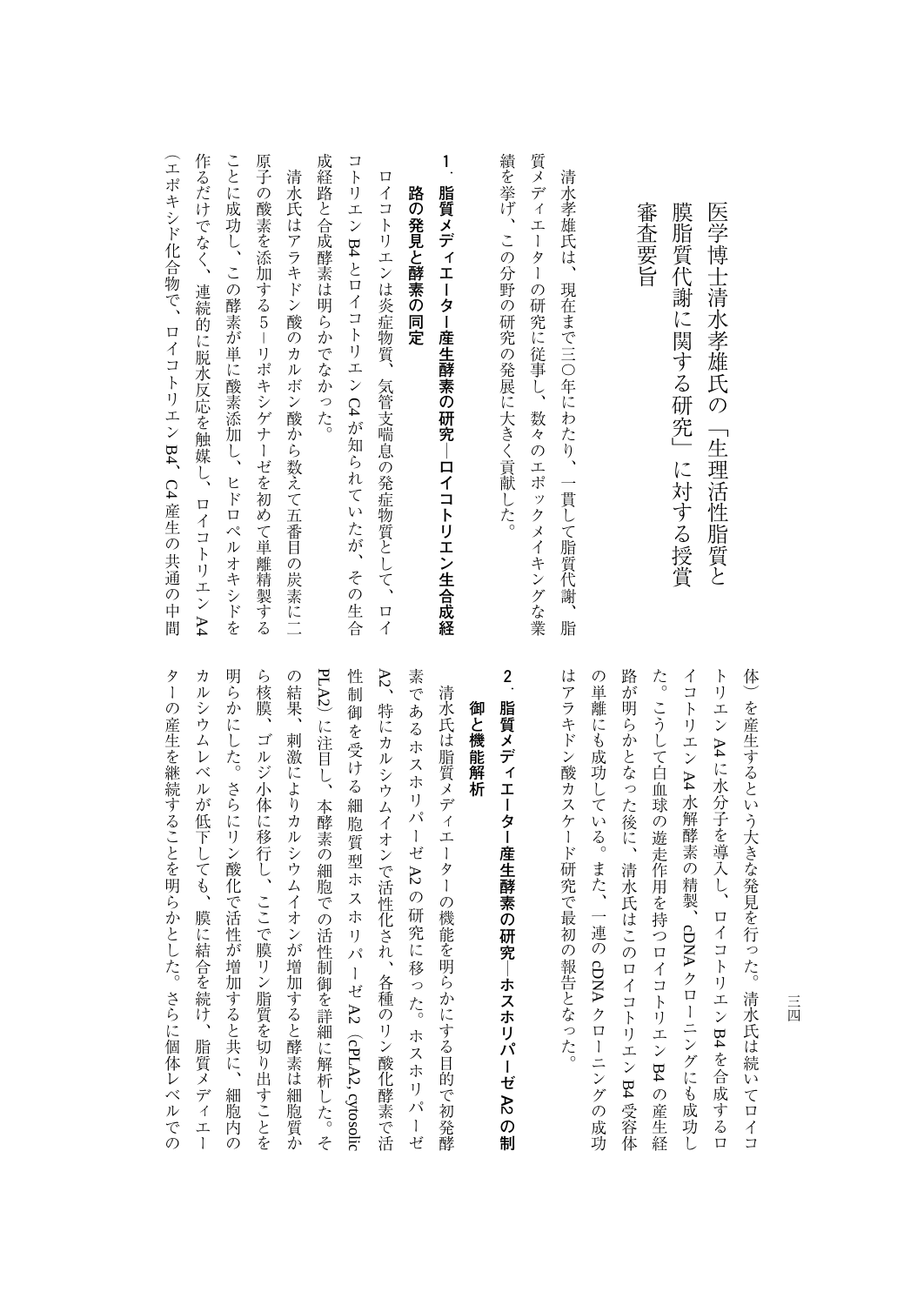| 本酵素の役割を明らかにするため、<br>cPLA2欠損マウスの作製を行                    | 4<br>膜<br>$\blacksquare$  |
|--------------------------------------------------------|---------------------------|
| $\frac{1}{2}$<br>ノッ<br>クアウトマウスは生殖機能や神経可塑性に異常が見出さ       | 各種                        |
| れ、<br>他方、<br>気管支喘息、関節リウマチ、<br>多発性硬化症、血栓症、<br>肺         | に存在+                      |
| 線維症、<br>大腸ポリープ症、虚血再灌流障害などの病態モデル<br>では<br>۷Ì            | の産生・                      |
| ずれもその症状が顕著に軽減していることを明らかにした。この事                         | 酸<br>の組<br>7 <sup>1</sup> |
| は cPLA2 により産生される各種の脂質メディエーター<br>が生理機能                  | ン、イ<br>$\lambda$          |
| に加えて、<br>アレルギーや炎症、血栓などに深く関わっていることを                     | 存在すっ                      |
| 示すこととなった。                                              | 代に明ら                      |
|                                                        | であっ<br>J.                 |
| $\ddot{\phantom{a}}$<br>脂質メディエーター受容体と機能の研究             | $\frac{1}{2}$             |
| 清水氏は脂質メディエーターが多くの多彩な作用を発揮する機構                          | をクロー                      |
| を明らかにする目的で、受容体の同定を一九八〇年代の後半から着                         | されたこ                      |
| 手し、<br>一九九一年、<br>生体内に微量に存在する PAF<br>(血小板活性化因           | シル転告                      |
| 子)受容体のクローニングに成功した。本研究は脂質<br>メディ<br>I<br>$\,$ $\,$<br>タ | 列に一つ                      |
| ーもアミンやペプチドと同じく細胞膜受容体に結合することを示し                         | 種類に立                      |
| た最初の例として、<br>高く評価された。その後、<br>サブトラクショ<br>ン<br>法         | 詳細に\$                     |
| を駆使して、<br>ロイコトリエン<br>B4受容体のクロ<br>ーニングにも成功し             | 成する<br><b>TITT</b>        |
| た。清水氏はさらに PAF受容体、ロイコトリエン B4 受容体を初め、                    | 一種類<br>$\sqrt{2}$         |
| リゾホスファチジン酸受容体などの欠損マウスも作製し、これら脂                         | 素の同台                      |

**セント・ストラント・ストラックス** リン脂質動的代謝の研究

素の同定に成功した。この様な「多対多」の重複する認識機構で多 様なリン脂質を限られたアシル転位酵素で作製出来る、というモデ 様なリン脂質を限られたアシル転位酵素で作製出来る、というモデ この場合には、この様な「多対多」の重複な関係による認識機構である。この様な「多対象」の重複な関係である。 二種類の酵素、ホスファチジルイノシトールを合成する二種類の酵 人の子供 こうしゅう こうしゅう こうしゅう こうしゅう こうしゅう こうしゅう こうしゅう こうしゅう こうしゃ こうしゅう こうしゅう こうしゅう こうしゅう こうしゅう 詳細に解析した。その結果、現在までにホスファチジルコリンを合 ー、その性質を発見して、その性質を発見し、その性質を発見し、その性質を発見し、その性質を発見し、その性質を発見し、その性質を発見し、その性質を発見し、その性質を発見し、その性質を発見し、その性質を発見し、その性質を発見し 列に一定のルールがあることを発見した。こうして、約二〇〜三〇 シル転位酵素には四つのモチーフが存在し、さらにそのアミノ酸配 さんことを実にすると、ことを実にすると、ことを実にすると、ことを実にすると、ことを実にすると、ことを実にすると、ことを実にすると、ことを実にすると、ことを実にすると、ことを実にすると、ことを実にすると をクローニングした。その後、ヒトやマウスの全ゲノム構造が解明 では、そのように、そのおよび、その結石の結石は、そのおよび、そのおよび、そのおよび、そのおよび、そのおよび、そのおよび、そのおよび、そのおよび、そのおよび、そのおよび、そのおよび、そのおよび、そのおよび、そのおよび、そのおよび、そのおよび、そのおよび、そのおよび、そのおよび、そのおよび、そのおよび、そのおよび、そのおよび、そのおよび、そのおよび、そのおよび、そのおよび、そのおよび、そのおよび、そのおよび、そのおよび、そのおよび、そのおよび、 人には、その分子では、その分子機構や酵素実験をおくなっていたが、その分子機構や酵素実験をおくなっていた。 たちには、この多様性の存在は、この多様性の存在は一九五〇年のことによる。この多様性の存在は、この多様性の存在は一九五〇年のことによる。この多様性の存在は、この多様性の存在は一九五〇年のことによる。この ン、イノシトールなど)の多様性を合わせると、一〇〇〇種類近く ゆうしょう エクス・コン エタノールアミン エタリールアミン しゅうしゅう しゅうしゅう しゅうしゅう しゅうしゅう しゅうしゅう しゅうしゅう しゅうしゅう の産生カスケードが開始する。グリセロリン脂質は一、二位の脂肪 に作るホスホリパーゼを切断するホスホリパーゼを切断するホスホリパーゼを切断するホスホリパーゼを切断するホスホリパーゼを切断するホスホリパーゼを切断するホスホリパーゼを切断するホスホリパーゼに関するホス 各種の脂質メディエーターは細胞膜グリセロリン脂質のの酵素、ホスファチジルイノシトールを合成する二種類の酵 四種類の酵素、ホスファチジルエタノールアミンを合成する 位酵素には四つのモチーフが存在し、さらにそのアミノ酸配 **らかとなっていたが、その分子機構や酵素実態は不明のまま** ると考えられる。この多様性や非対称性の存在は一九五○年 み合わせと三位の極性基(コリン、エタノールアミン、セリ ヵスケードが開始する。グリセロリン脂質は一、二位の脂肪 する不飽和脂肪酸を切断するホスホリパーゼ A2 により、そ **<sup>胖析した。</sup>その結果、現在までにホスファチジルコリンを合 及ぶアシル転位酵素遺伝子ファミリーを発見し、その性質を** 疋のルールがあることを発見した。こうして、約二○〜三○ - ニングした。その後、ヒトやマウスの全ゲノム構造が解明 に。清水氏はリゾリン脂質に各種の脂肪酸の活性化体(アシ <シトールなど) の多様性を合わせると、一〇〇〇種類近く ことを契機に、詳細にアミノ酸配列を解析すると、一連のア を取り入れる酵素の単離精製を試み LPA アシル転位酵素 )を取り入れる酵素の単離精製を試みアシル転位酵素 sn−2

三五

質メディエーターの個体レベルでの作用を明らかにした。

質メディエーターの個体レベルでの作用を明らかにした。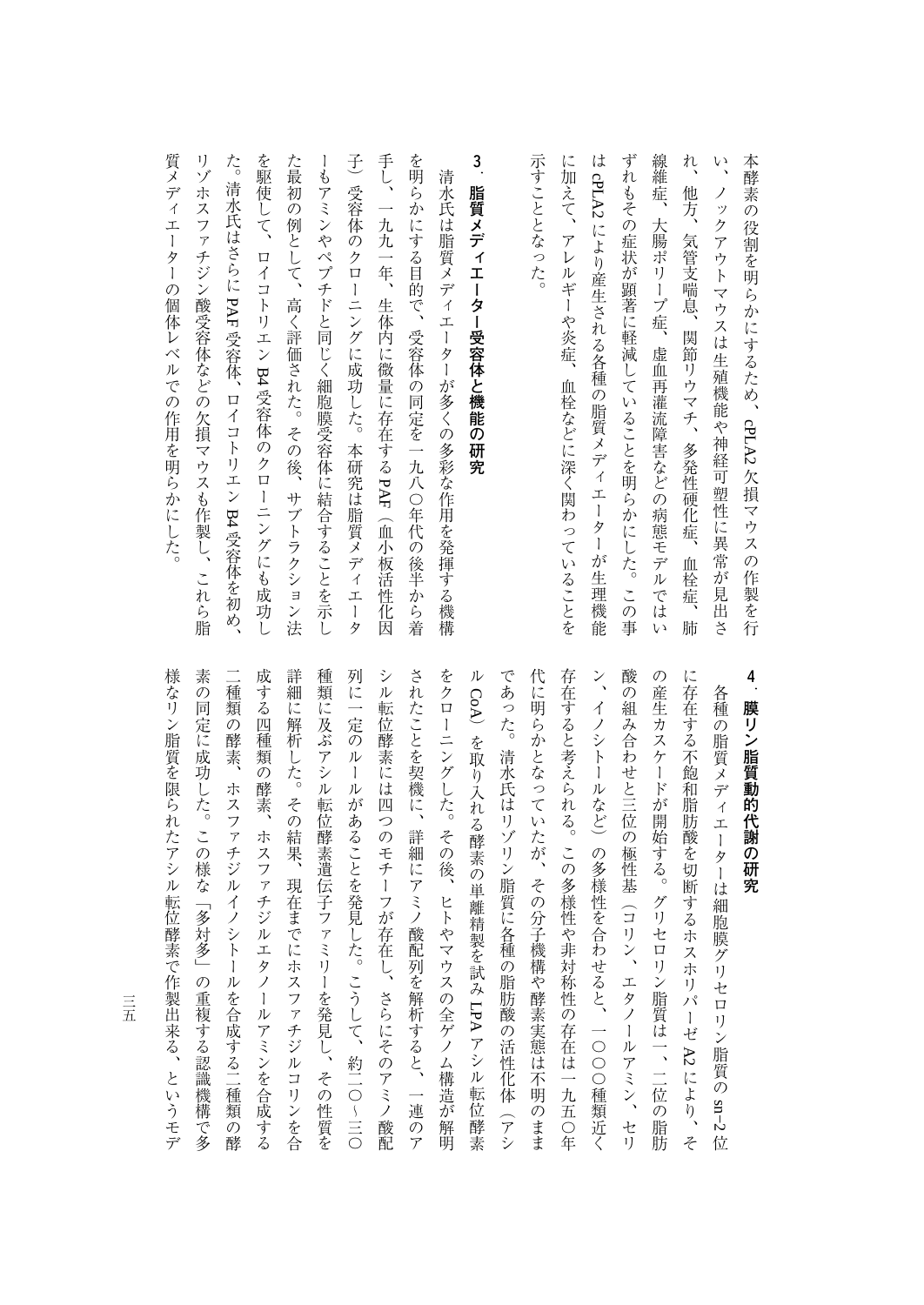| ï      |
|--------|
| 5      |
| ŀ,     |
| E<br>Ĺ |
|        |
|        |
|        |
| 2      |
| г      |

## **5 リンピューターの場合は、その場合は、その場合を制御を指す。**

態の慢性期には PAF が産生され、回復を遷延化していることを質 いて、 ターを一〇分程度で感度良く測定する方法を確立した。本方法を用 を個別にではなく網羅的に、かつ時空間的に解析する必要があると があるという発想を持ち、また、多数存在する脂質メディエーター の表現形を明らかにするには膜リン脂質の動態を明らかにする必要 ルでは本症の発生が顕著に抑制されることなどを示した。また、病 増加すること、プロスタグランディン Ε産生酵素を欠損させたモデ 髄膜炎 などでの一斉定量を進めている。こうした中で、アレルギー性脳脊 脂肪酸分子種に分けて測定し、また、二〇種類近い脂質メディエー 子を総体として定量する手法を確立した。現在、各種のリン脂質を の発想で、液体クロマトグラフィー質量分析系を駆使して、脂質分 いちに きょうかん しゅうしょう こうきょう しゅうしょう しゅうしょう しゅうしょう しゅうしょう しゅうしゅう しゅうしょう しゅうしゅう しゅうしゃ しゅうしゃ しゅうしゃ しゅうしゃ しゅうしゃ しゅうしゃ ルマン ルマン スポーツ スポーツ こうしゅうこう こうしゅう こうしゅう こうしゅう こうしゅう こうしゅう こうしゅう こうしゅう こうしん アイ・プラン こうしゅう 増加すること、プロスタグランディン $\ddot{a}$ ただし、アレルギー性能能を進めている。こうした中で、アレルギー性能能を進めている。こうした中で、アレルギー性能能を進めている。こうした中で、アレルギー性能能を進めている。こうした中で、アレルギー性能能 いて、細胞や臓器の刺激時、また、各種病態モデルや患者サンプル ターを一つので、その後に、本方法を用いている方法を用いている方法を用いている方法を用いている方法を用いている方法を用いている方法を用いている方法を用いている方法を用いている方法を用いている方法を用いている方法を用いている方法を用いている方法を用いている方法を用いている方法を用いている方法を用いている方法を用いている方法を用いている方法を用いている方法を用いている方法を用いている方法を用いている方法を用いている方法を用いている方法を用いて 自身には エコン ストール・コン エー・コン エー・コン エー・コン エー・コン エー・コン エー・コン エー・コン エー・コン エー・コン エー・コン エー・コン エー・コン エー・コン エー・コン エー・コン エー・コン 子を総体として定量する手法を確立した。現在、各種のリン脂質を の発見で、微体クロマトグラフィー賞を取得して、精質分析系を取得して、脂質分析系を取得している。 を個別にではなく網羅的に、かつ時空間的に解析する必要があると から、あるという発想を持ち、あるという発見を持ち、また、多数存在する脂質メディエーターの結果を持ち、あるおよび、あるおよび、あるおよび、あるおよび、あるおよび、あるおよび、あるおよび、あるおよび、ある の表現の表現がある。 あから はんしゅう あいしゅう あいしゅう あいしゅう あいしゅう 清水氏は細胞機能、また、ホスホリパーゼ A2 欠損マウスの各種 - ネスホリスト イント・イント イント・イント インター・インター 細胞や臓器の刺激時、また、各種病態モデルや患者サンプル (多発性硬化症) の発症にプロスタグランディン E2が産生 冷性の発症について、その発症にプロスタグランディングの発症について、その発症について、その発症について、その発症について、その発症について、その発症について、その発症について、その発症について、その発症について、 が産生され、回復を遷延化していることを質 産生酵素を欠損させたモデ 欠損マウスの各種 とものですよね。

## 主要な著書及び論文の目録 **ころには、この目録の部分には、この目録の場合をある。**

- ... Shimizu,**ب**: Radmark, O., and Samuelsson, B. (1984) Enzyme with dual acid. lipoxygenaseactivities catalyzes leukotriene A4 synthesis from arachidonic *Proc. Natl. Acad.* $Sci.$   $U.$  *S. A***.** 81: 689−693
- 2. Shimizu, T., Izumi, T., Seyama, Y., Tadokoro,K., Radmark , O . , and *Proc. Natl. Acad.* $Sci.$   $U.$  *S. A.* murine mast cells. Evidence<u>ຊ</u> its identity $\Xi$ arachidonate5-lipoxygenase. Samuelsson, B. ( 1986 ) Characterization of leukotriene A 4 synthase from 83:4175−4179
- Minami, M., Ohno, S., Kawasaki, H., Radmark, O., Samuelsson, B., Shimizu, involvedin. eicosanoid synthesis. *J. Biol. Chem***.** 262, for human leukotriene A4 hydrolase; complete primary structure of an enzyme T., Seyama, $Y$ ., and Suzuki, K.  $(1987)$  Molecular cloning of a cDNA coding 13873−13878

ب.

- 4. Honda, Z., Nakamura, M., Miki, I., Minami, M., Watanabe, T., Seyama, $\mathbf{y}$ lung. functional expression of platelet-activating factor receptor from guinea-pig Okado, H., Toh, H., Ito, K., Miyamoto, T., and Shimizu, T. (1991) Cloning $\mathsf{\acute{e}}$ *Nature* 349, 342−346
- 5. Uozumi, N., Kume, K., Nagase, T., Nakatani, N., Ishii, S., Tashiro, F., Koma-Role of cytosolic phospholipase $\mathcal{R}$  in allergic response andgata, Y., Maki, K., Ikuta, K., Ouchi, Y., Miyazaki, J., and Shimizu, T.<br>Role of cytosolic phospholipase A2 in allergic response and parturition. (1997) *Nature* 390, 618−622
- Ishii, S., Nagase,**ب**. Tashiro, F., Ikuta, K., Sato, S., Waga,I., Kume, K., pressing platelet-activating factor receptor. endotoxin lethality and melanocytic tumorigenesis in transgenic mice overex-Miyazaki, J., and Shimizu, T. (1997) Bronchial hyperreactivity, increased *EMBO Journal* 16, 133−142

6.

 Yokomizo,**ب**. Izumi,**ب**. Chang, K., Takuwa, Y., and Shimizu, T. (1997) A Gprotein-coupled receptor for leukotriene $\mathbf{B}_4$ that mediates chemotaxis. *Nature* 387, 620−624

7.

こうしょう こうかん かんじょう

量分析と PAF受容体欠損マウスより明らかにした。

受容体欠損マウスより明らかにした。

8. Hirabayashi, T., Kume, K., Hirose, K., Yokomizo,**ب**  Iino, M., Itoh,H., and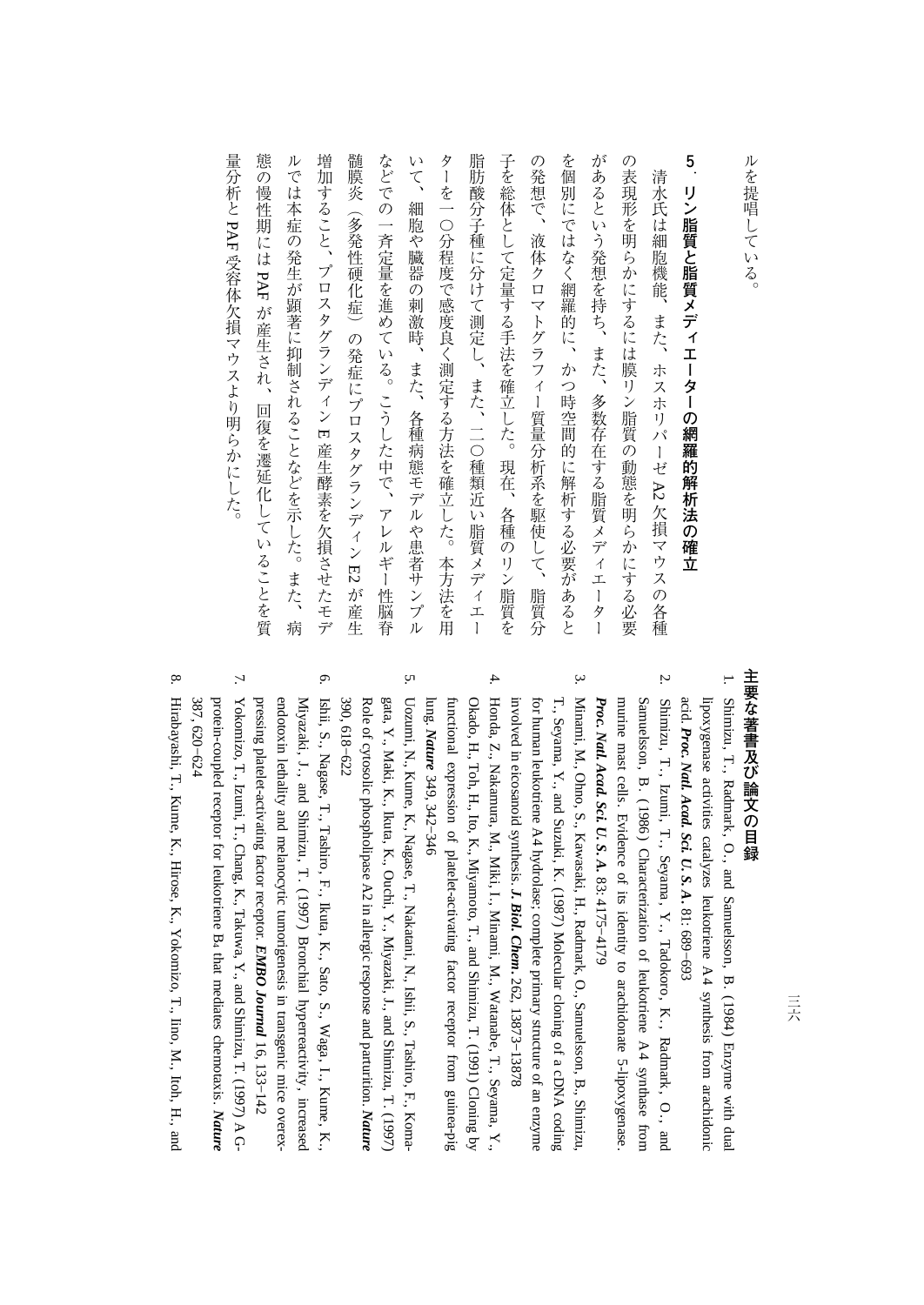Shimizu, T. (1999) Critical duration $\overline{a}$  intracellular $\mathrm{Ca}^{2+}$ response required for continuous translocation and activation<u>ຊ</u> cytosolic phospholipase A2. *J. Biol. Chem***.** 274, 5163−5169

- 9. Nagase, T., Uozumi, N., Ishii, S., Kume, K., Izumi, T., Ouchi, Y., and for cytosolic phospholipase A2. Shimizu, T. (2000) Acute lung injury by sepsis and acid aspiration: a key role *Nature Immunology* 1, 42−46
- 10. $421 - 432$ 421−432 tion andsecond Yokomizo, leukotriene immunological T., Kato, K., B(4) receptor, disorders. Terawaki, K., BLT2.*Journal* A new Izumi, *of* therapeutic T., and Shimizu, *Experimental* target *Medicine* in, T. (2000) inflamma-192, A
- 11. Nagase,**ب**  Uozumi, N., Ishii, S., Kita, $\mathbf{Y}$  Yamamoto, H., Ohga, E., Ouchi, bleomycin-induced pulmonary fibrosis. Y., and Shimizu, T. (2002) A pivotal role of cytosolic phospholipase $\Omega$ in. *Nature Medicine*  $\infty$ 480−484
- 12. Miyaura, $\Omega$  Inada, $X$  Matsumoto, C., Ohshiba,ີ .<br>: Uozumi, N., Shimizu,**ب** and Ito, A. (2003) An Essential Role of Cytosolic Phospholipase A2α in. *Journal of Experimental Medicine* Prostaglandin E2-mediated Bone Resorption Associated with Inflammation. 197, 1303−1310
- 13. Hegen, M., Sun L., Uozumi N., Kume K., Goad, E.M., Nickerson-Nutter L.C., Shimizu T., and Clark D.J. (2003) Cytosolic Phospholipase A2α deficient Mice Are Resistant to Collagen−induced Arthritis. *Journal of Experimental Medicine* 197, 1297−1302
- 14. Hikiji, H., Ishii, S., Shindou, H., Takato, T., and Shimizu, T. (2004) Absence ovariectomy. ቧ platelet-activating factor receptor protects mice from osteoporosis following *Journal of Clinical Investigation* 114, 85−93
- 15.Marusic, S., Leach, M.W., Pelker, J.W., Azoitei,M.L., Uozumi, N., Cui,**..** A2 αSimmons, D.L.,Leonard, J.P., and Shimizu, T. (2005) Cytosolic phospholipase DeClercq, C.M., Shen,M.M.H., Miyashiro, J.S., Carito, B.A., Thakker, P., -deficient mice are resistant to experimentalautoimmuneencephalomyeli-

tis. *Journalof Experimental Medicine* 202,

- tis. *Journalof Experimental Medicine* 202, 841–851<br>6. Kita, Y., Takahashi, T., Uozumi, N., and Shimizu T. (2005)A
- In Kita, Y., The Reachan A42, 134–143<br>
Column-swidting teversets-phase liquid chromanography-tandem mass specifical<br>
construction method for cicosants is and phetiel-actions (k.o. 11. Ogas<br>
construction method for cicosan
	-
	-
	-
	-
-